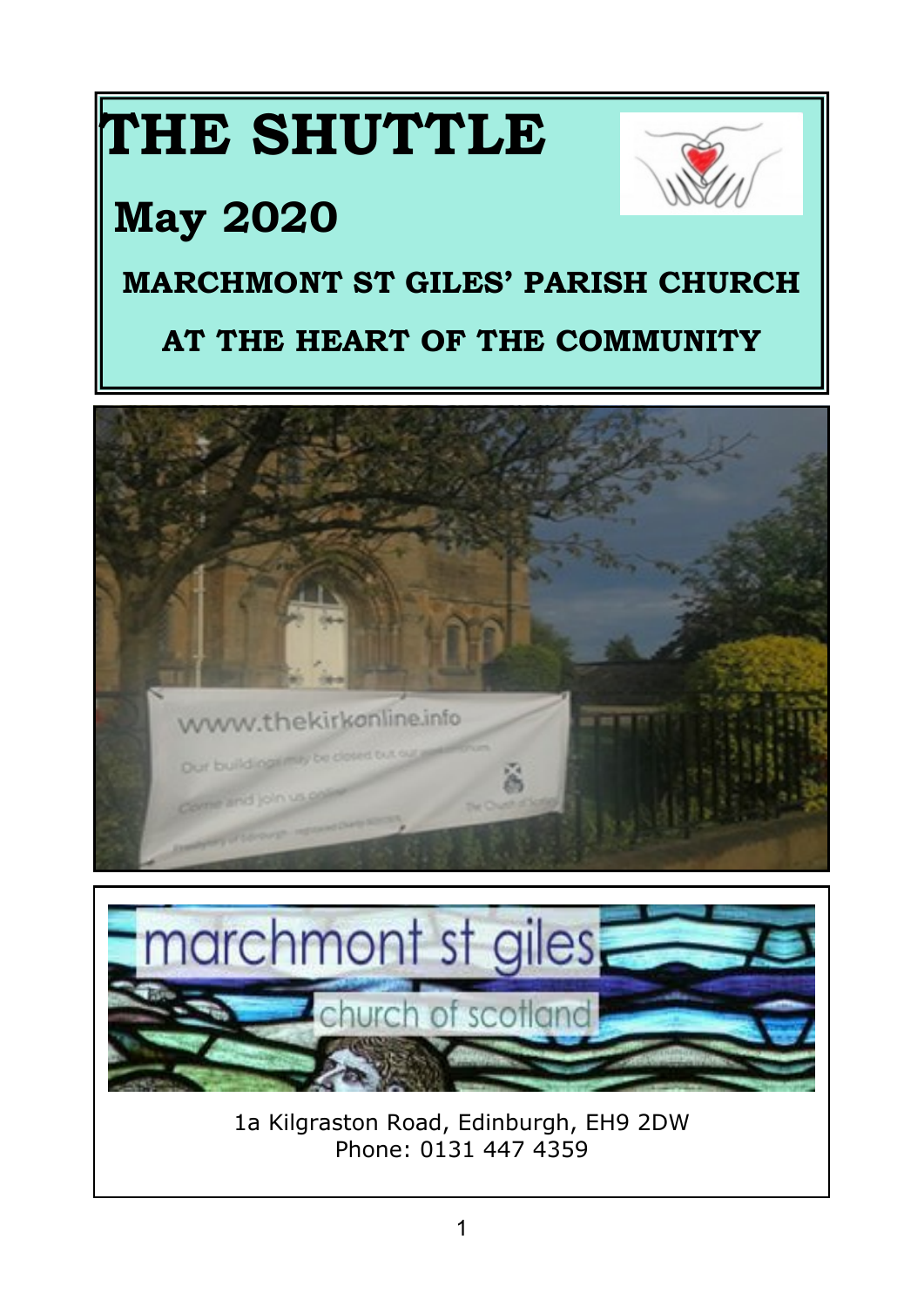# **Meeting Matters**

| Wednesday       | Butterflies Plus is not on at present |
|-----------------|---------------------------------------|
| Thursday        | 12.30 Bible Study on Zoom *           |
| <b>Saturday</b> | Morning Coffee is not on at present   |

#### **May 2020**

| 10 | 9.30  | Junior Church on Zoom*                       |
|----|-------|----------------------------------------------|
|    | 10.30 | Sunday Morning Worship on Facebook Live and  |
|    |       | YouTube                                      |
| 17 | 9.30  | Junior Church on Zoom*                       |
|    | 10.30 | Morning Worship on Facebook Live and YouTube |
| 24 | 9.30  | Junior Church on Zoom*                       |
|    | 10.30 | Morning Worship on Facebook Live and YouTube |
|    |       |                                              |

#### **June 2020**

| 7.00 | Kirk Session on Zoom * |  |
|------|------------------------|--|
|      |                        |  |

- 7 9.30 Junior Church on Zoom \*
- 10.30 Morning Worship on Facebook Live and YouTube
- 14 9.30 Junior Church on Zoom \*
	- 10.30 Morning Worship on Facebook Live and YouTube

\* See page 17 for weekly events taking place on-line.

Front cover photo:

Our buildings may be closed but our work continues. Come and join us online here:

The Church of Scotland's new website: <www.thekirkonline.info>

or

for Marchmont St Giles'

https://www.facebook.com/MarchmontStGiles/live/

https://www.youtube.com/channel/UCcaQLLtAmse-fsJ69zjz6LA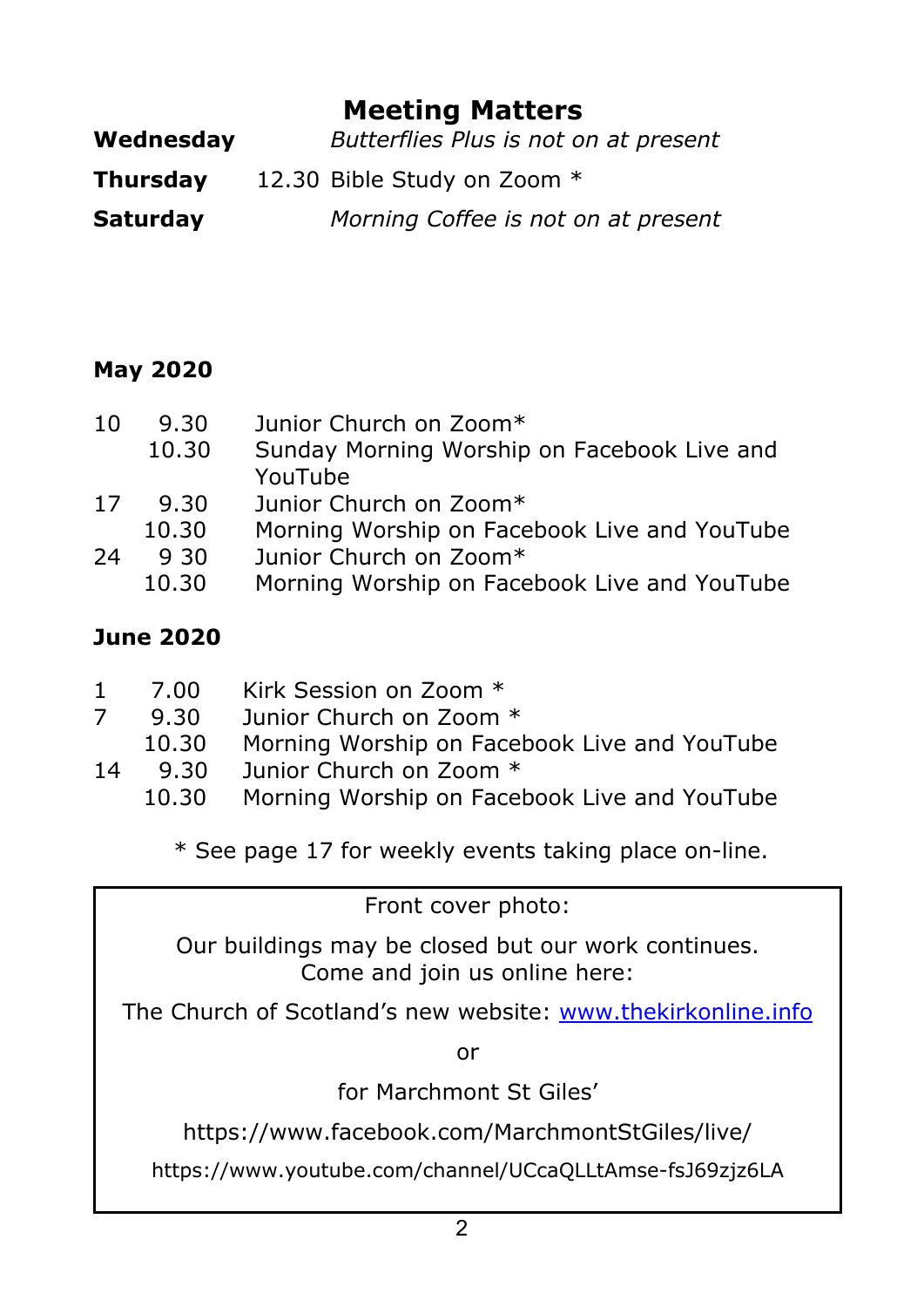# **Reflections**

*Peace I leave with you; my peace I give to you. I do not give to you as the world gives. Do not let your hearts be troubled, and do not let them be afraid.* St John 14:27



This week I went with a member of the Army Media Team into St Giles' Cathedral to film for VE Day.

75 years ago at the end of the War, the King, Queen and Princesses came to St Giles' to give thanks for the deliverance which had been achieved after 6 long years of war. As I stood in that place, I was aware of the momentous events which had been recorded there over hundreds of years, and could only begin to imagine, the diverse range of emotions which must have been felt that day, as people gathered to give thanks for peace.

Peace had been achieved at great cost and the news coming out of Europe of the Concentration camps finally confirmed why the War had to be fought. And so there was the bittersweet combination of thanks giving and sadness, which were evident that day and for many days after that.

On VE day the King made a speech talking of the constancy and courage, the sacrifice and endurance of those who had died and would not be alive to see the rejoicing.

Decades later I remember listening to stories of this congregation about their experiences during the War: stories of survival at the foot of Monte Cassino; nursing in North Africa and Italy; barely surviving on the Malaysian Railway as a prisoner of the Japanese; high jinks at American airforce bases as a Land Girl; flying fighters over Burma and not expecting to survive 6 weeks, let alone 60 years; serving for the Signal Corps in Bruges; country dancing in the Church Hall as Marchmont Crescent was bombed as the Luftwaffe returned from Clydebank; serving in Java clearing the Japanese out after the Surrender as well as many others.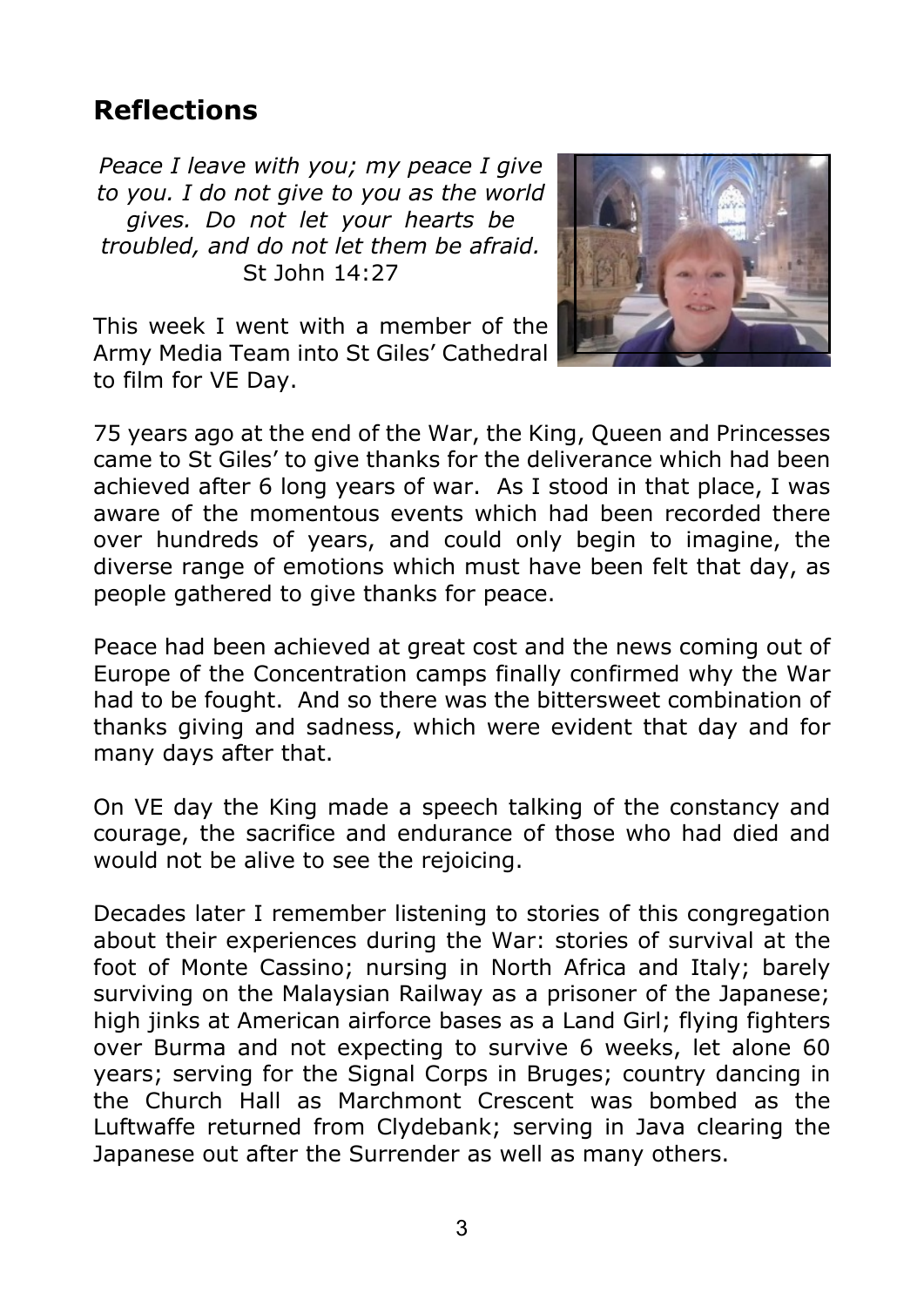Each person who lived through 1939-45 has their stories and lived with their fears; each person lost people they loved or knew people who had died and each person learned to return home and live a new normal.

Over the last couple of weeks it is clear that although we might not be living in a time of war, some of the psychological challenges from way back then, are very real here and now. Fear of the unknown and isolation, loneliness and worrying for our loved ones is an ever present reality. It is natural to have these feelings at times like these. So we must be kind to ourselves. We must learn, not only to find a way through, but also to acknowledge that we are going to have difficult days and we are going to wonder if it will ever end.

End it will: but we will not survive unscathed and we must look out for each other. And then one day soon, we will mourn for those who have died, comfort each other and help each other heal and we will learn to build on a new future.

The Church we will one day return to, will not be the same as we left. We have a set up now to stream services and we are reaching hundreds of people each week, with both the Thoughts of the Day and the Sunday Services. We will continue with the streaming as we begin to move back into the Church and find a new normal. At the moment I can only imagine who normally sits where, and as I conduct worship I can see in my mind's eye who is where, and as we slowly return and observe social distancing, I look forward to welcoming you back, and continuing to welcome the new people who watch each week, as well as the people who are now watching, who for differing reasons have not been able to attend recently.

Jesus promises us peace. Peace is hard won and peace has to be built on and made. It is not a point in space but an organic principle which is created, grown and nurtured. So let us think about how we want the peace to be and how we want to be part of creating our future.

We give thanks to God for walking with us every step of the way and for peace established and practised and created then and now.

Karen K Campbell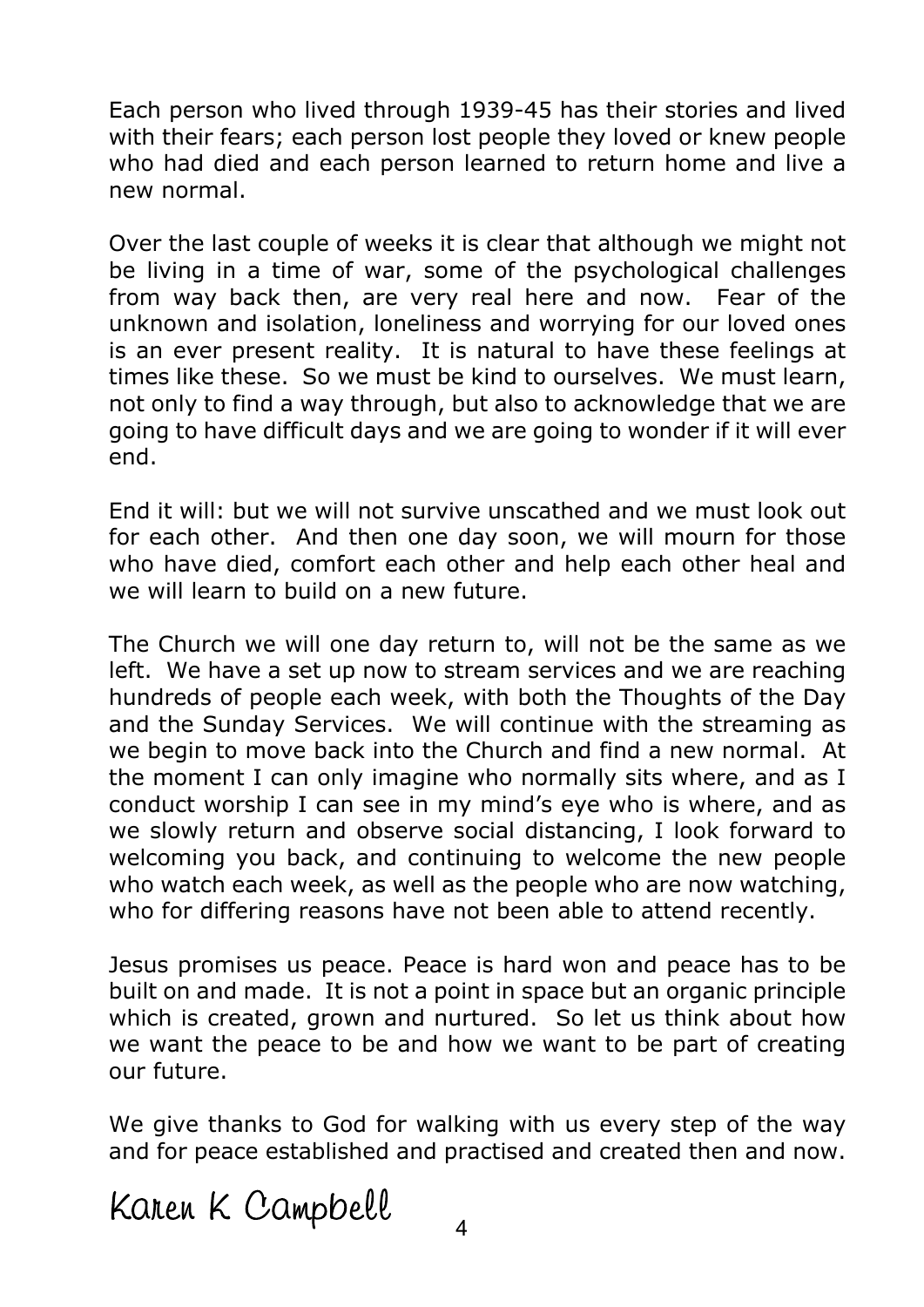#### **Lessons Now and In the Future**

Our P7 topic this term has been WW2, including exploring air raid shelters, rationing, reading 'Goodnight Mr Tom' by Michelle Magorian, evacuees and VE day. One task was to compare life during WW2 and now during lockdown. I thought about how in WW2 there was food rationing for ingredients and resources and now we have to ration space and time to go outside and buy food and limit how many toilet rolls and hand soaps we can buy. How, at the moment, we are restricted in how long to be outside



and in WW2 there were air raids where people had to be in shelters and there were blackouts. Also, how people's roles changed during the war to compensate for the number of people in the services and those who died, and now we are asking retired and training health workers to help the NHS. Jobs that were low paid, and so sometimes looked down on now, are being recognised as important work such as postal workers, refuse collectors, shop workers etc. Even haircuts are a topic of conversation now that we can't go out to get them and people are cutting their own or their family's hair (including in my house!). In WW2 women particularly tried to look their best to 'carry on' as normal. Even drawing lines on the their legs to look like stockings when they couldn't get them. I wonder how people will learn about this time in lessons in the future?



Lego Anderson shelter complete with bunk, gramophone & newspaper inside and covered in a vegetable patch. **Joel Hather**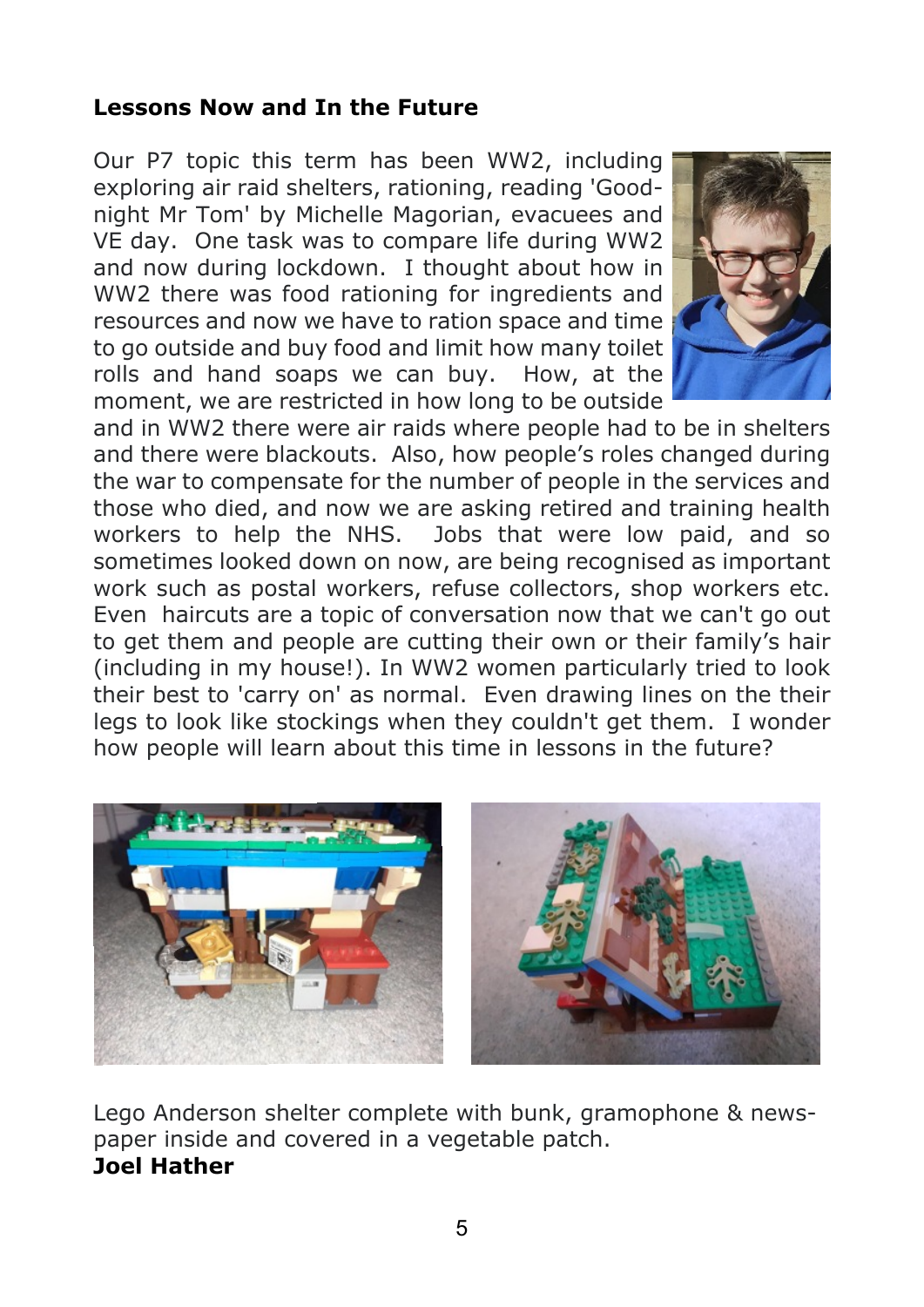# **CHURCH FAMILY & PARISH NEWS**

#### **We give thanks for the life and service of:**

May Campbell. Member of the Congregation, who died on 16<sup>th</sup> April.

Nancy Sharp, Member of the Congregation, who died on 25<sup>th</sup> April.

#### **MARCHMONT ST GILES' WEBSITE**

Please check the website regularly for updates in **The Shuttle Community Extra, Families** and **Wellbeing boxes** which have lots of useful info about shops, entertainment, things to do with kids, etc. If you want to suggest other shops doing deliveries, entertainment ideas or anything you think might be of interest to others then please email/message judithstewart@btinternet.com

#### **VE DAY SERVICE**

Karen conducted a VE Day Service of Remembrance in St Giles' Cathedral which was broadcast along with a Tribute Concert on 8th May. It can be viewed on the Facebook pages of Legion Scotland and Poppy Scotland.

#Lest We Forget.

#### **HELPING TO MAKE MSG TICK**

Here we would usually have a rota of Who is doing What When to help MSG run smoothly. Instead, this space can be used to say, Congratulations to Karen on the 18th anniversary earlier this month of her induction as Minister of Marchmont St Giles'.

Also, thank you to all in the MSG congregation and community for keeping the church together and connected, locally and worldwide.

Our building may be closed but our work continues. We're still here and we're still active. Help and support is here for everyone. If you need a mask, let us know. If you want to talk, we are here to listen and share. If you think we can help, tell us. Phone and email contacts on the back page of The Shuttle.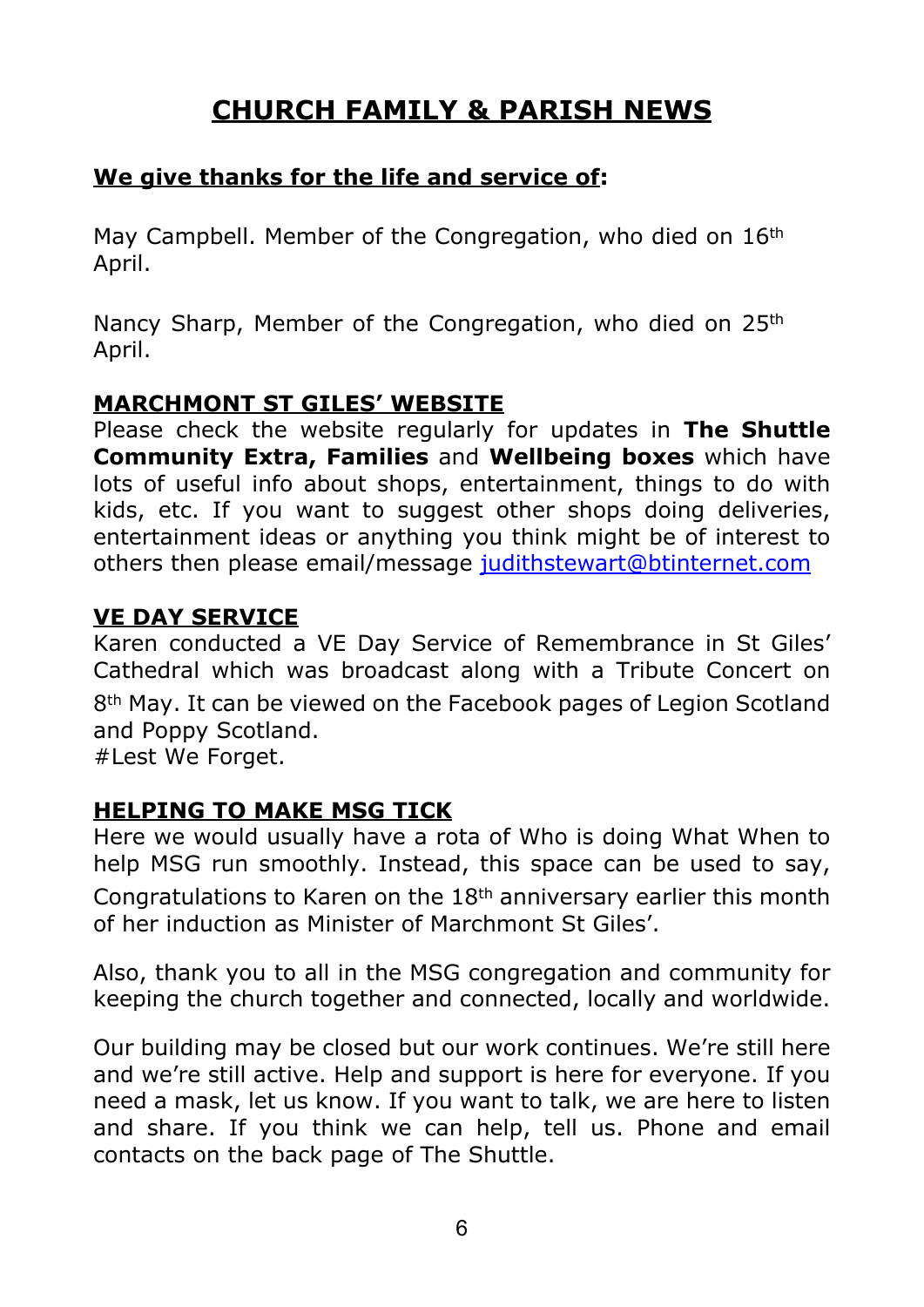## **News From The Guild**

 If you "Zoom", please try logging in on Thursdays at 7.00 p.m., when you may meet up visually with members of the Ladies' Club and others, for a blether. Call Ann McGhie in case of difficulty: 667 8325.

In view of current hardships, the Guild has sent  $£150$  to the congregation of Richmond Craigmillar.

Ann has let me know that she still has some goodies in stock marmalade, raspberry and strawberry jams and apple jelly (phone: 667 8325).

Tanya will be happy to hear that an assortment of octopi are being knitted for CrossReach, by an assortment of people.

When the lockdown started, several Easter chickens were unadopted, so they sat in my bay window in the sun till after Easter, no doubt to the amusement of passers by. (There's still a few in the Centre)

All good wishes to every one, (including Echo, who sometimes sees me on his way home from Blackford Hill).

Finishing with a snippet stolen from the Moderator, "Strengthen us, so that we may carry on our lives as best as we are able, looking out for others, showing love in action, being faithful in prayer, and bringing encouragement, hope and peace; always trusting in you."

#### **Eileen**

# **Christian Aid Week**

### **10th -17th May**

Our yearly Christian Aid Service with The German Speaking Congregation and Morningside United Church will take place on Sunday 10th May at 1030am on MSG Facebook Live and later on our YouTube Channel.

To donate to Christian Aid, please phone their donation line: 020 7523 2046

or go to their website:

<www.christianaid.org>to send an e-Envelope with your donation.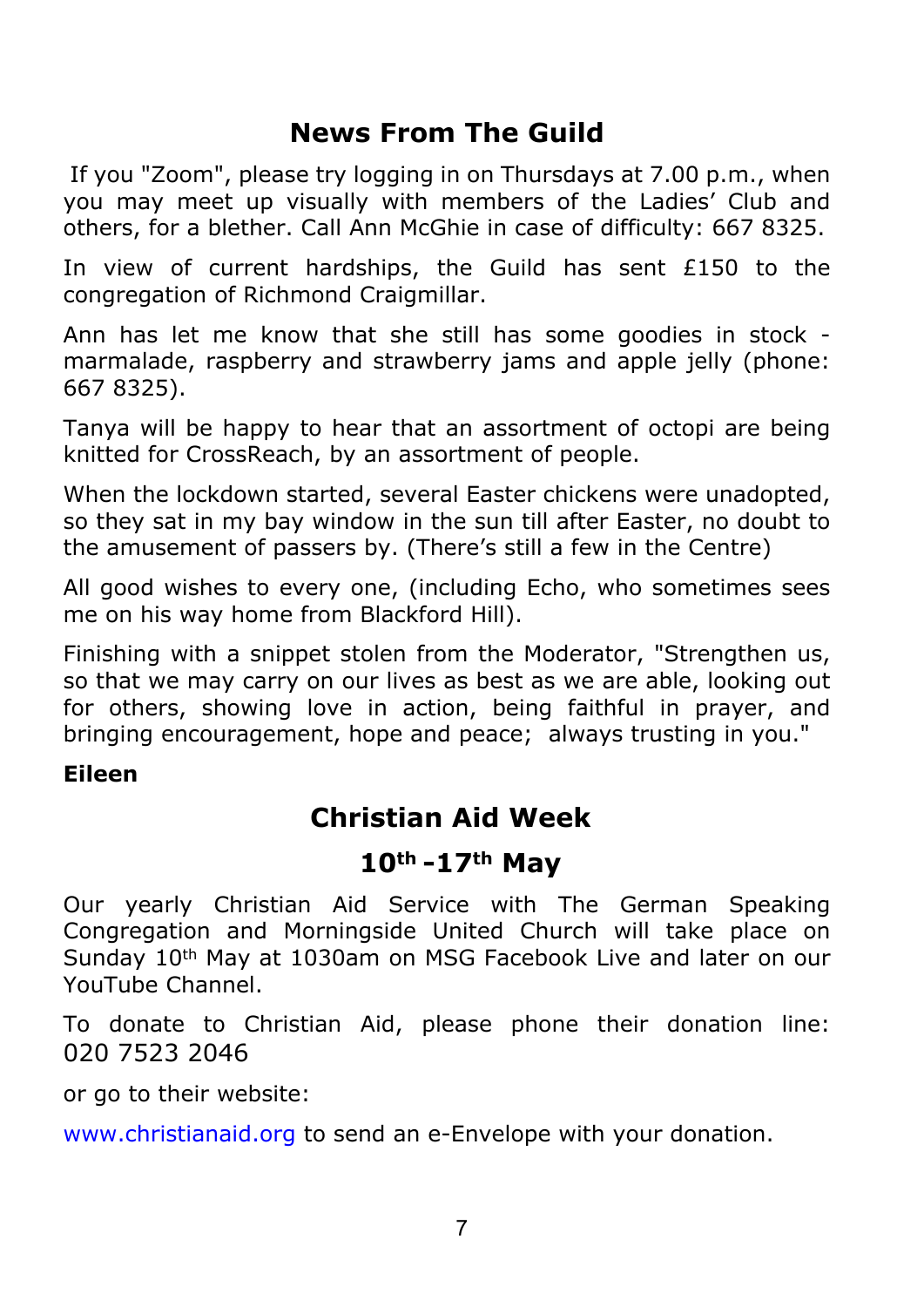#### **Suzanne Fischer**



On 25th April the anthem during the service - Handel's I Know That My Redeemer Liveth - was sung by Suzanne Fischer, a soprano with Deutsche Oper (German State Opera) and Glyndebourne.

Suzanne - Suzy - sang in Marchmont St Giles' Choir while in her second year of studies in Music at Edinburgh University. Suzy says, 'I sang at MSG when I was already in my second year of studying Music at The University of Edinburgh, although I disappeared to do Erasmus Exchange at the State University of Milan for my third year and gladly came back to MSG during my fourth year (and a little bit afterwards).'

Photo by Jeremy Knowles

Suzy's memories of MSG: 'I have lots of memories of Robert's amazing descants, Karen's sermons and generally a fantastic bunch of people singing in the choir stalls and having coffees with the congregation after. We also had some epic dinner parties full of laughter at Robert's.'

After leaving Edinburgh: 'I was rather set on becoming a professional singer but I was still very much at the beginning of my professional development, I knew I had a lot to learn and wanted to find world-class mentors and learn more languages, so I went to Berlin via Vienna and Turin to study with some of the world's top opera singers to hone my craft. In 2013 I was fortunate enough to win a place at the Hanns Eisler Academy of Music in Berlin (I was the only singer accepted for the Masters programme of four hundred applicants - so was alone in my year!).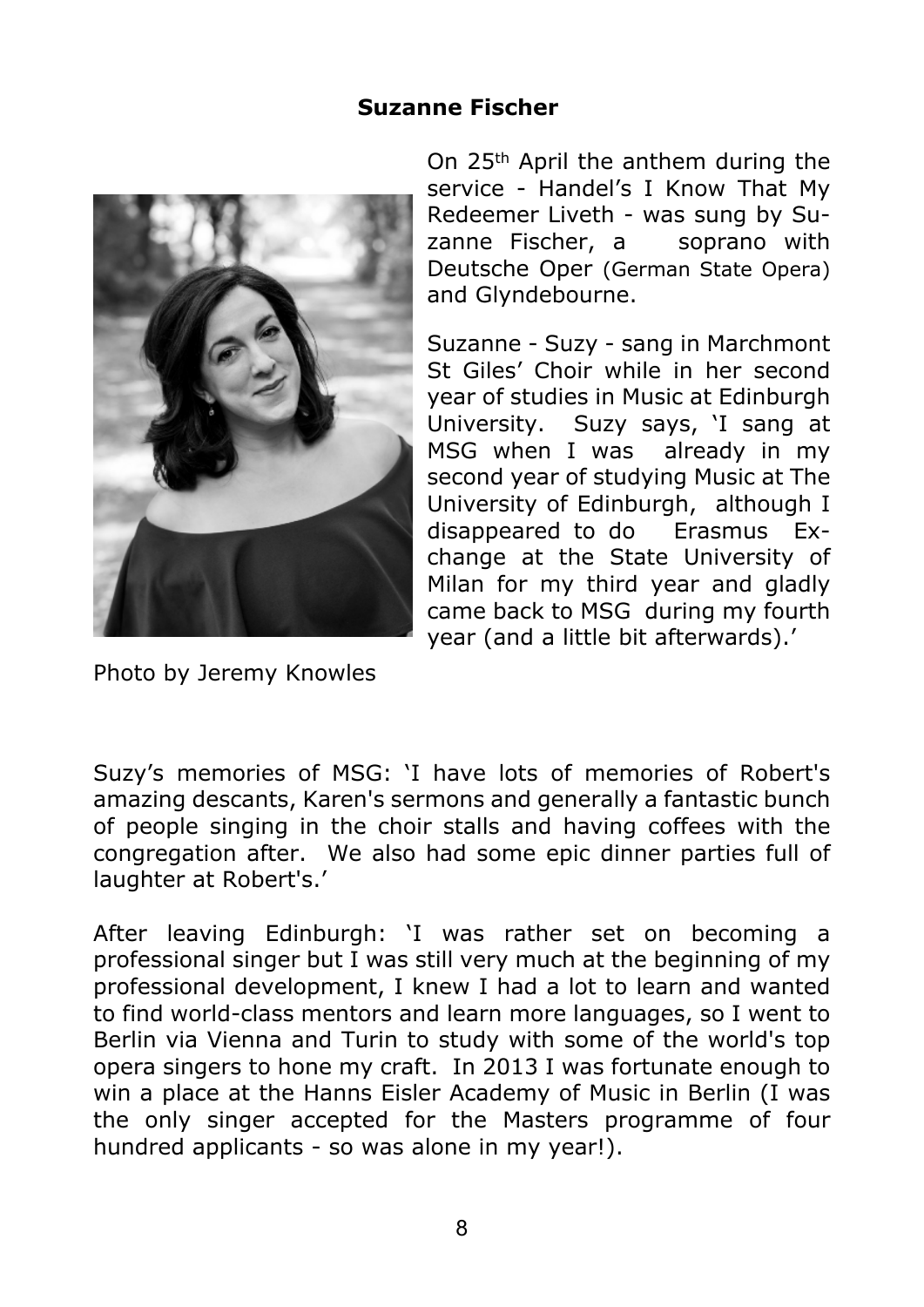I kept plugging away, practising and practising and my instrument improved and slowly the opportunities came; I've sung at the Deutsche Oper Berlin, State Oper Berlin, Glyndebourne Festival, Longborough Festival, English Touring Opera, Iceland Opera (as the Queen of the Night in The Magic Flute, on live TV broadcast! - THAT was nerve-wracking) and I've also won prizes at major international competitions.

Recently I was understudying a lead role in Cendrillon/Cinderella at Glyndebourne and the lady I was understudying called in unwell, so I had a couple of hours notice before 'going on' as the Fairy Godmother. Another amazing adrenaline rush.

That said though, I have always had an over-riding passion for singing in an ensemble, and although I have accomplished a lot as a soloist, I have the most fun and am happiest with colleagues around me, so I recently took the decision to take a position as a chorister at the world-class Deutsche Oper Berlin. I feel very fortunate to weather the current crisis as an employee of a state institution, rather than my former status as a freelance artist.'

Dream roles: 'My favourite operas are anything Mozart, and dream roles are the Marschallin in Richard Stauss' Der Rosenkavalier and Fiordiligi in Mozart's Così fan Tutte.

Asked about Berlin where she lives now, Suzy said: 'Berlin is a wonderful city. It's hard to describe, but it's a city where you can arrive and suddenly feel at home. As if everyone is allowed to simply be themselves and nobody judges, or expects you to behave in a certain way. You're 60 and you want to go to a nightclub? Nobody would shrug.



Photo: Najade in Strauss' 'Ariadne auf Naxos with Loughborough Festival Opera, taken by Matthew Williams Ellis.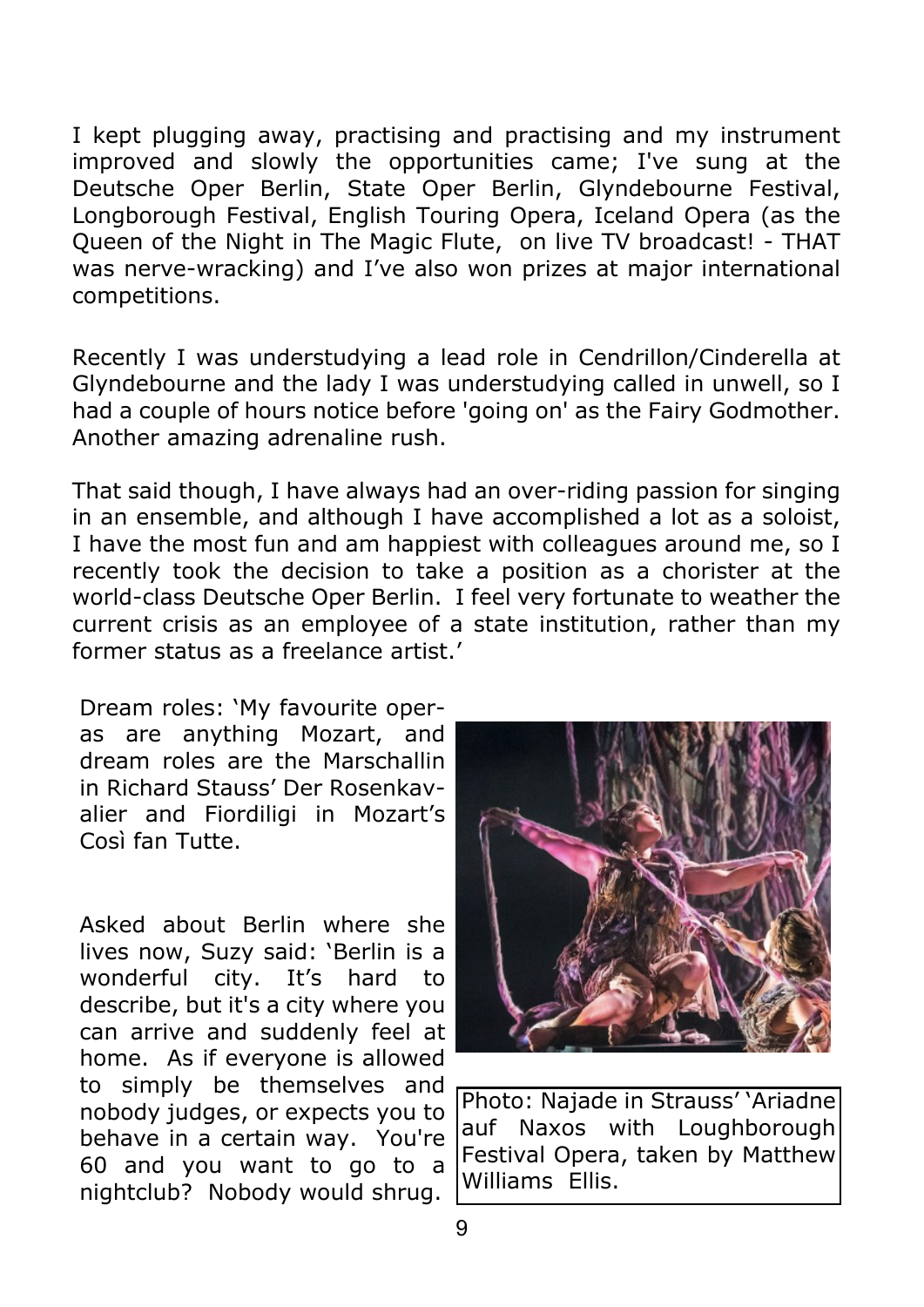

Ginevra in Handel's Ariodante with Tristan & Assocs Berlin.

You're 20 and you want to go to the opera or to the Berlin Phil for under €20 per ticket? There's something on every night. Berlin is scarred and riddled with history, it acknowledges it and atones for its past. You can't hide from the scars, instead the city wears them openly and challenges its residents and tourists to reflect on the past.

There are huge open spaces, incredible parks, lakes to spend a sunny afternoon. I honestly couldn't imagine living anywhere else now!'

Thank you, Suzy, for taking time to let us know about your international career and your life and work in Berlin. Thank you, too, for singing the anthem so beautifully during our recent Sunday service.

Visit Suzy's website[: https://suzannefischer.co.uk/](https://suzannefischer.co.uk/) to read more about her career and to view videos of performances of works by Britten, Mozart, Rachmaninoff and more.

You can also see Suzy singing in the MSG Choir in videos from 2008:

O Vos Omnes by Tomas Luis De Vitoria

<https://youtu.be/443UbEYvrdI>

Look at The World by John Rutter

[https://youtu.be/3-6\\_pIWPbgI](https://youtu.be/443UbEYvrdI)

David Vivanco who sang in the choir at the same time as Suzy reminds me about the Japanese lady who, after seeing MSG's 'Look at The World' video on-line, came over to visit especially to sing with the choir and whose trip was reported in a previous issue of The Shuttle.

#### **Sue**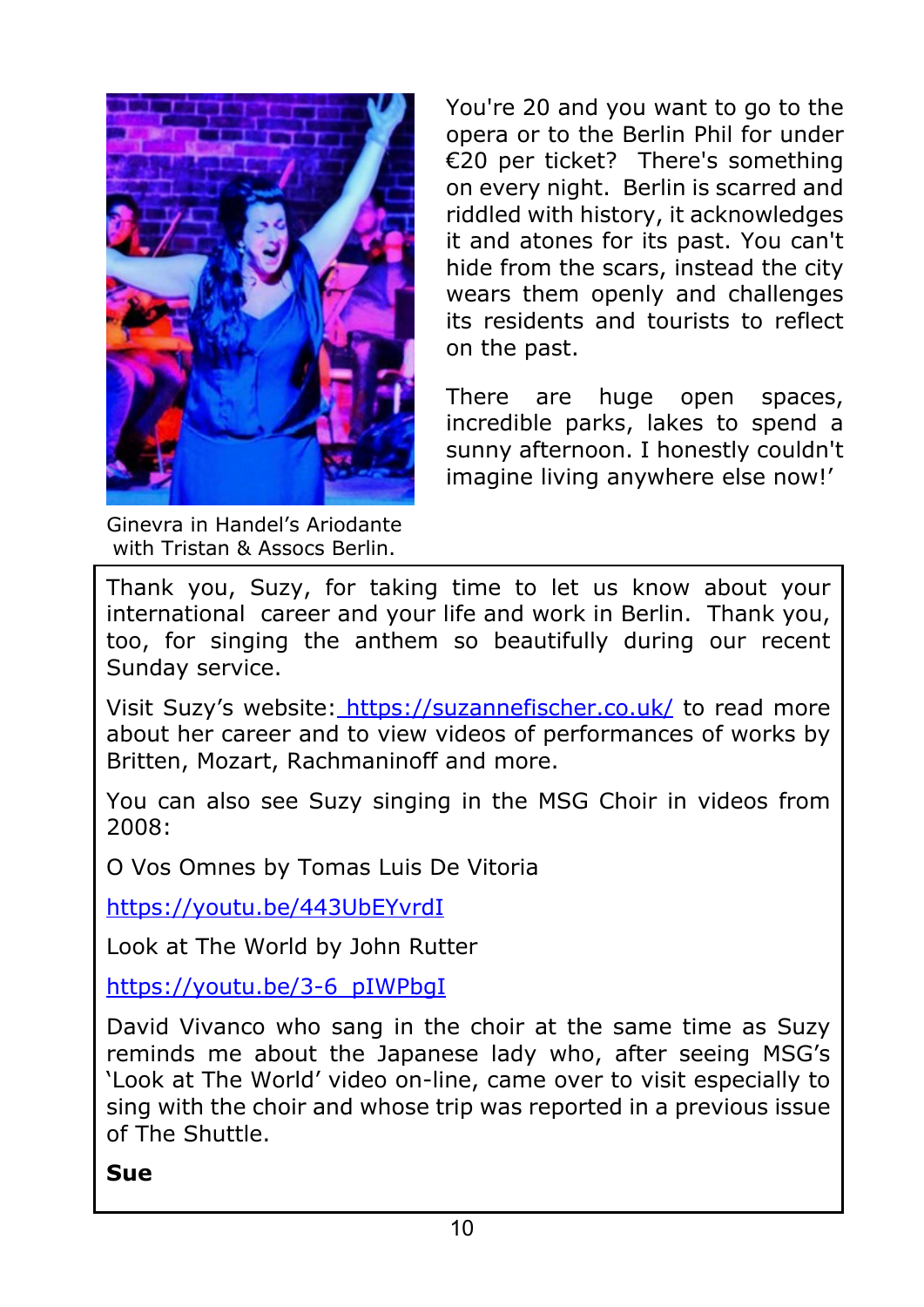# **From Butterflies Cafe**

22<sup>nd</sup> April was the 50th anniversary of the first Earth Day, a day when we're encouraged to think about the planet and environment. With this in mind we're going to focus on the veggie sandwich special.

To keep things local, and reduce our carbon footprint, let's go with a solid Scottish produce for our sandwich. Hang on, isn't all the best Scottish food kinda meaty? Good old haggis, fine Scottish salmon, Angus beef, Scotch Lamb, wild venison… You're forgetting about Scotland's great cheeses! Caboc, Crowdie, Clava Brie, Cromal, Cromag... What's with all the Cs, folks? There are so many other cheeses to choose from that are local specialities[;](https://www.cookipedia.co.uk/recipes_wiki/Category:Scottish) [https://www.cookipedia.co.uk/recipes\\_wiki/Category:Scottish\\_cheeses](https://www.cookipedia.co.uk/recipes_wiki/Category:Scottish_cheeses)

A bit harder to come by right now, with farmers markets being closed. But supermarkets do have some local selections. You might be lucky enough to live near a Cheese Monger. Fraser Mcleod's, near Butterflies is open, Monday-Saturday. Grant's got some great cheeses! Alternatively, there are online stockists of cheese; creameries, food sites and veg delivery schemes.

Caboc might be an odd one in a sandwich, but you could always leave out the coating or have it on oatcakes. Plain and simple; there's not much simpler than a cream cheese sandwich. And because the likes of Clava or Crowdie are a cut above your supermarket cream cheese, even having it without any accoutrements is something special. But you can still have it with a nice chutney or some salad. Cream cheese and cucumber is a classic for a reason.

Something a bit different; cream cheese and cucumber is all well and good, but what about a creamy Scottish soft cheese and early season Scottish strawberries? A drizzle of honey, a splash of balsamic, some cracked black pepper and you have a sunny day between two slices of bread. It's like a savoury cheese cake.

I don't think you want to crowd out the flavour of these special cheeses with too many additions, but some salad leaves, crunchy red peppers and cucumber would jazz it up to just the perfect degree.

**Nicci**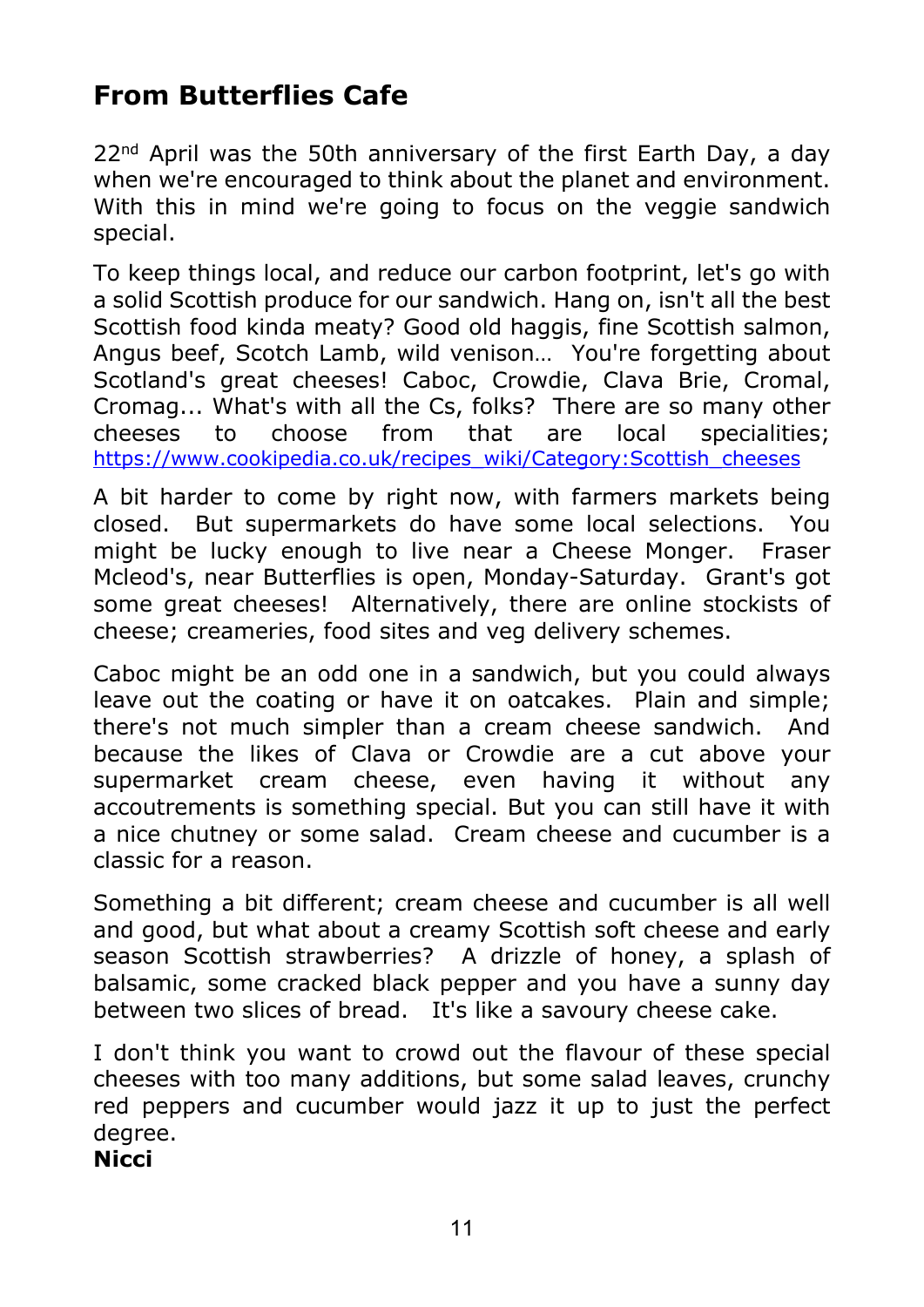# **Family Focus**

*Make a joyful noise unto the Lord!* (Psalm 100) springs to mind as we gather for our Early Morning service on Zoom at 9:30 on a Sunday morning. As the families log on and we say our good morning's, our voices become a cacophony of chatter. Eventually the children overcome their shyness and join in as well!

From the comfort of our homes we come to our new online meeting place just as we are. We see pyjamas, super hero costumes, hats, and bare feet upside down waving at us. We get glimpses into each others' kitchens, back gardens, bedrooms, hallways, dining room tables, and one family even tuned in once from inside a den made of beautiful scarves from different parts of the world.

We've learned a lot of things creating this new space for our Early Morning Service together. Reading Bible stories works best with everyone's "mute" buttons on while they listen to the reading of the story. The gift is always the "unmuting" and discovering the stories afresh together through the eyes and ears of the children.

We enjoy sharing what we've been up to during the week and supporting one another in our struggles. Singing together over Zoom doesn't work so well, praying together does! We share in prayer what we are grateful for and what we need God's help with.

Because singing together over Zoom isn't great, we are currently listening to songs together via YouTube links shared on Zoom and discussing them. Stay tuned for more on this as we explore our group's different cultural backgrounds!

If you and your family would like to join us, or if you know of a [f](mailto:jcato@churchofscotland.org.uk)amily who might like to, please be in touch:

[jcato@churchofscotland.org.uk](mailto:jcato@churchofscotland.org.uk)

#### **Julia**

Opposite page: *Congratulations* to Amelia on growing a beautiful bean plant, Elizabeth for playing the flute virtually along with 'We Make Music Rainbow Project' and for raising £1200 by cycling, to Elizabeth, George and William for cheering our heroes, to Joel for a great piece of work on WW2 and growing an amazing crystal.

(NB for those of us who didn't instantly recognise the crystal it is Monoammonium Phosphate with some added food colour)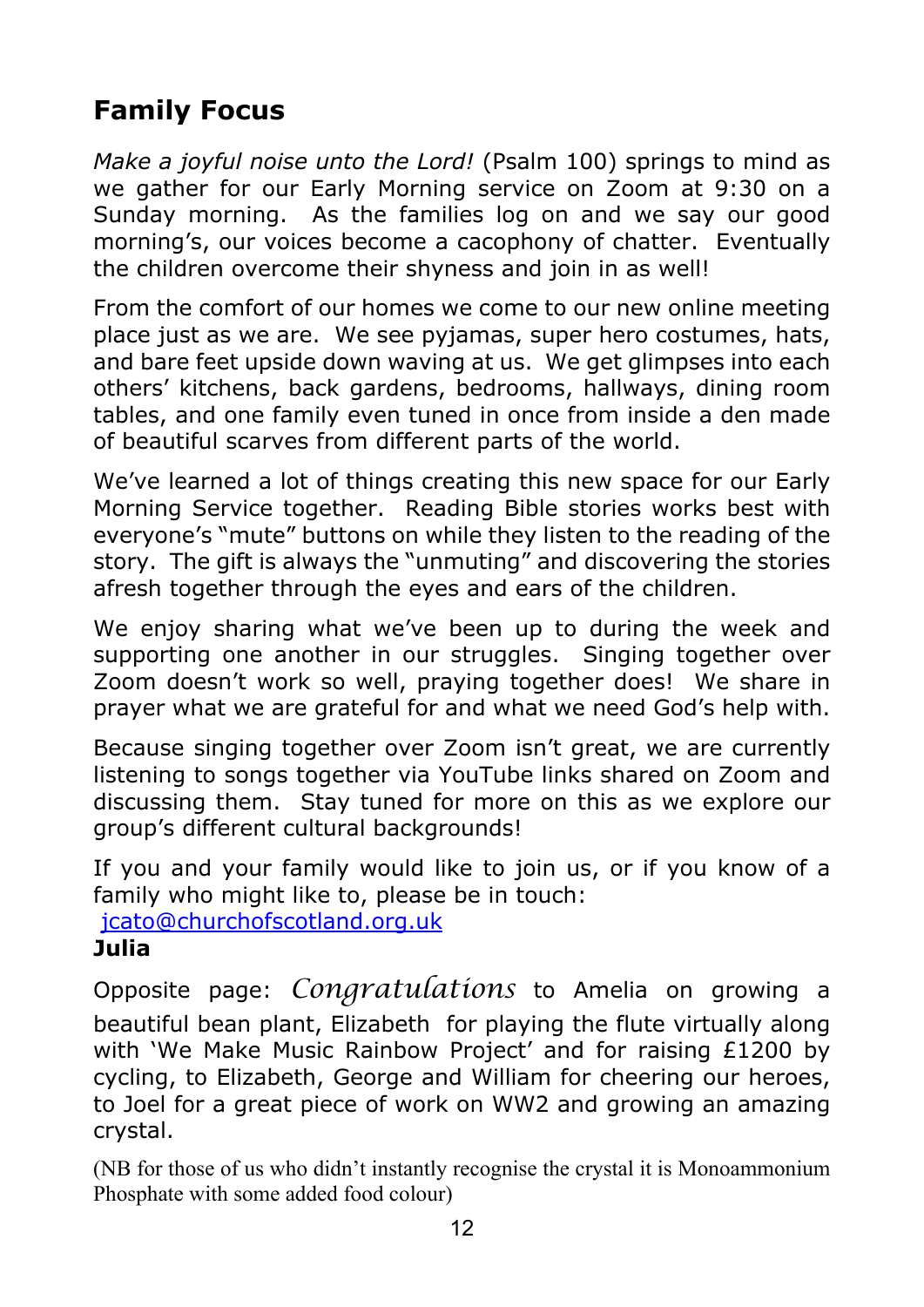**The many things our young people have been keeping busy with during Lockdown…**

**(Quiz question: Bottom left - where in Edinburgh is this?)**

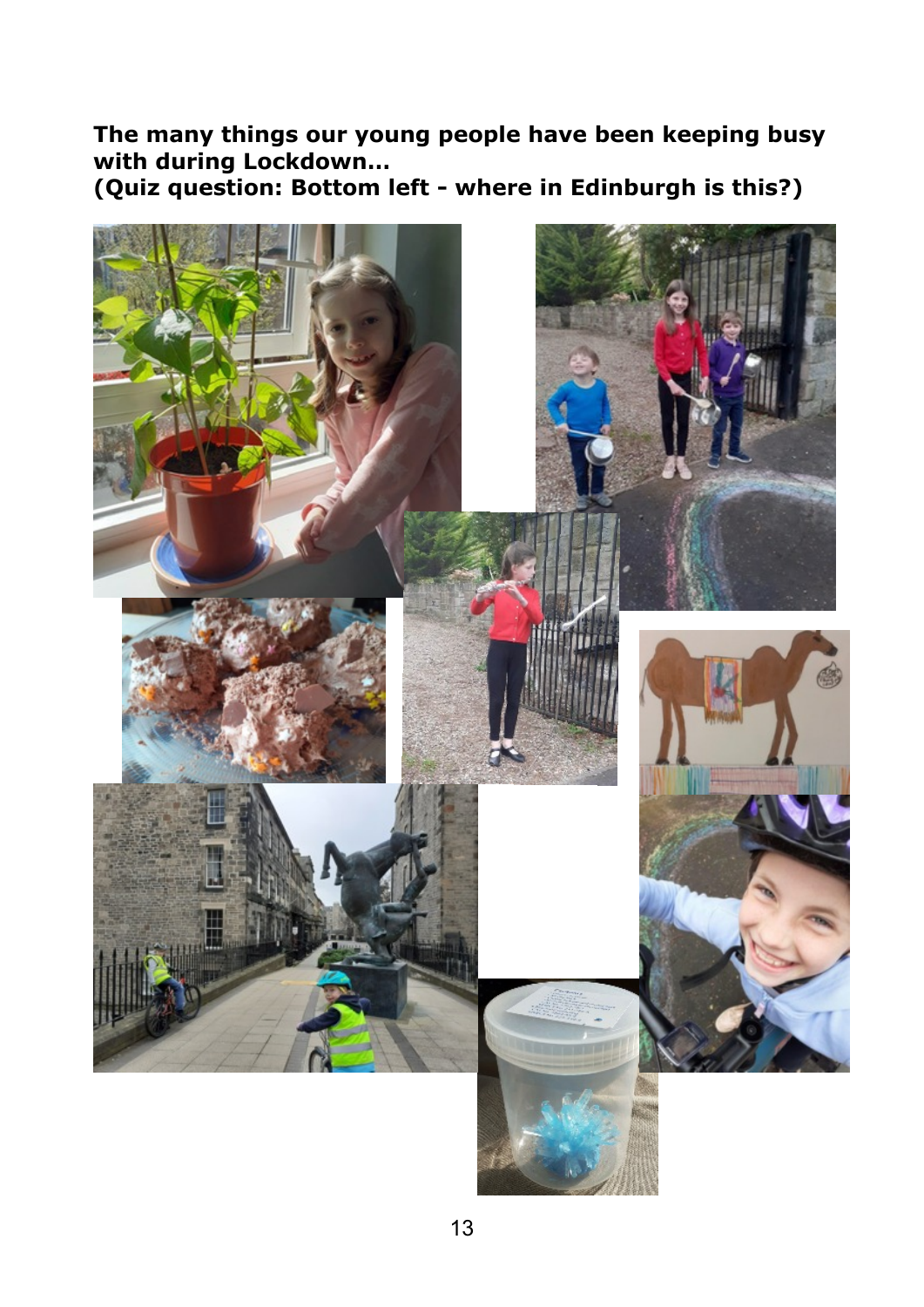# **Thank you to Marchmont Folk from FairShare at Richmond Craigmillar Church**



Rev Liz Henderson, Minister of Richmond Craigmillar Church phoned Karen, this week to say thank you for the generosity of Marchmont folk who have enabled people in her parish to eat. Liz has kindly allowed us to print in The Shuttle, her talk to her own church this Sunday, based on psalm 31, which gives an insight into FairShare and the people helped by donations:

As you can probably imagine, lockdown has been a fairly pleasant experience in the Manse. Being able to note the daily changes in the flowers and plants in the garden is a joy in itself. Having a little extra time to enjoy the Spring feels like a luxury, but every time I come here to the church I'm faced with a different reality.

We're surrounded here by tins of tomato soup, bread, yegetables, tins of tuna … just so much food. Every day we put it into bags and people come to the church to pick up food. Later in the day we deliver the bags to the people who aren't able to come and collect them.

There's a story behind each bag and we are privileged that people share those stories with us. I've always said that nobody should have to tell us why they need food, but lots of people do. Obviously these stories are confidential but they bring home to me just how difficult it is for people to have to go to someone else and ask for food.

'I didn't want to have to phone you', 'I'm really sorry to have to ask again', 'We didn't know what else to do'… that's the kind of things I hear. And when I was listening to Jim read the psalm I was thinking, that the stories that I hear are filled with the sound of lament.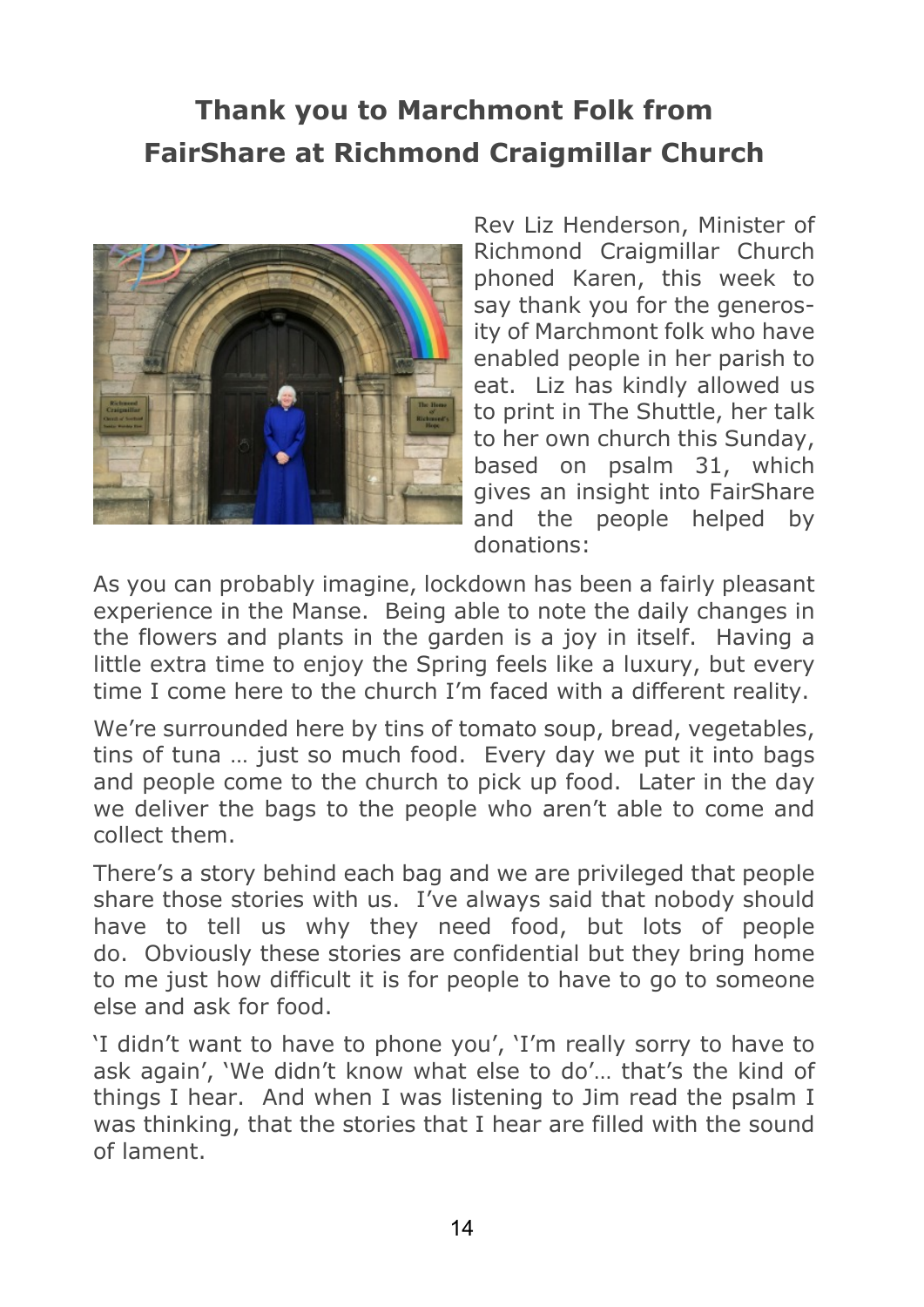Families who live week to week, proud managers of small incomes not wanting to have to ask for help. I was chatting to someone in homeless accommodation and I asked him do you have any family at all, and he said, "You'll find most of the homeless don't have any family, it's part of who we are!" So many stories; the Government box that didn't arrive, the person from the six in a block flats who said to me, "We're all struggling up here but we share what we have and help each other out."

If charity is love then love is listening and if you listen hard enough you sense the pain, the hardship and often, the injustice.

Listen to how the psalmist talks about his sadness

*"Be gracious to me, O Lord, for I am in distress; my eye wastes away from grief, my soul and body also."*

Lockdown in the Manse is all too easy; each bag of food reminds me that for some people this is an enormous struggle. One of the recipients of the fresh food that we gave away at the end of the week texted me this message and she says it's okay for me to share it with you. "Liz, thanks from all in Craigmillar, we are eating 2nite thanks to you all."

The psalms of lament encouraged people to write or talk or sing what they felt and encouraged the listener to listen.

People of faith, I believe, should always have more than food to offer. I think we're called by God to listen in humble silence to the lament, to listen so hard that we hear the hurt and the injustice contained therein and to take it to God in prayer. I imagine the recipients of our bags might find that last bit a little odd, but it's what Christians do. We pray and prayer changes us and often the one for whom we pray as well. Lots of difficult situations won't just go away but I believe in the God who hears our cries of lament.

And in the end to offer the potential of the strength and courage that comes through believing.

The psalm finishes,

*Be strong, and let your heart take courage, all you who wait for the Lord.*

#### **Rev Liz Henderson,**

#### **Minister of Richmond Craigmillar Church**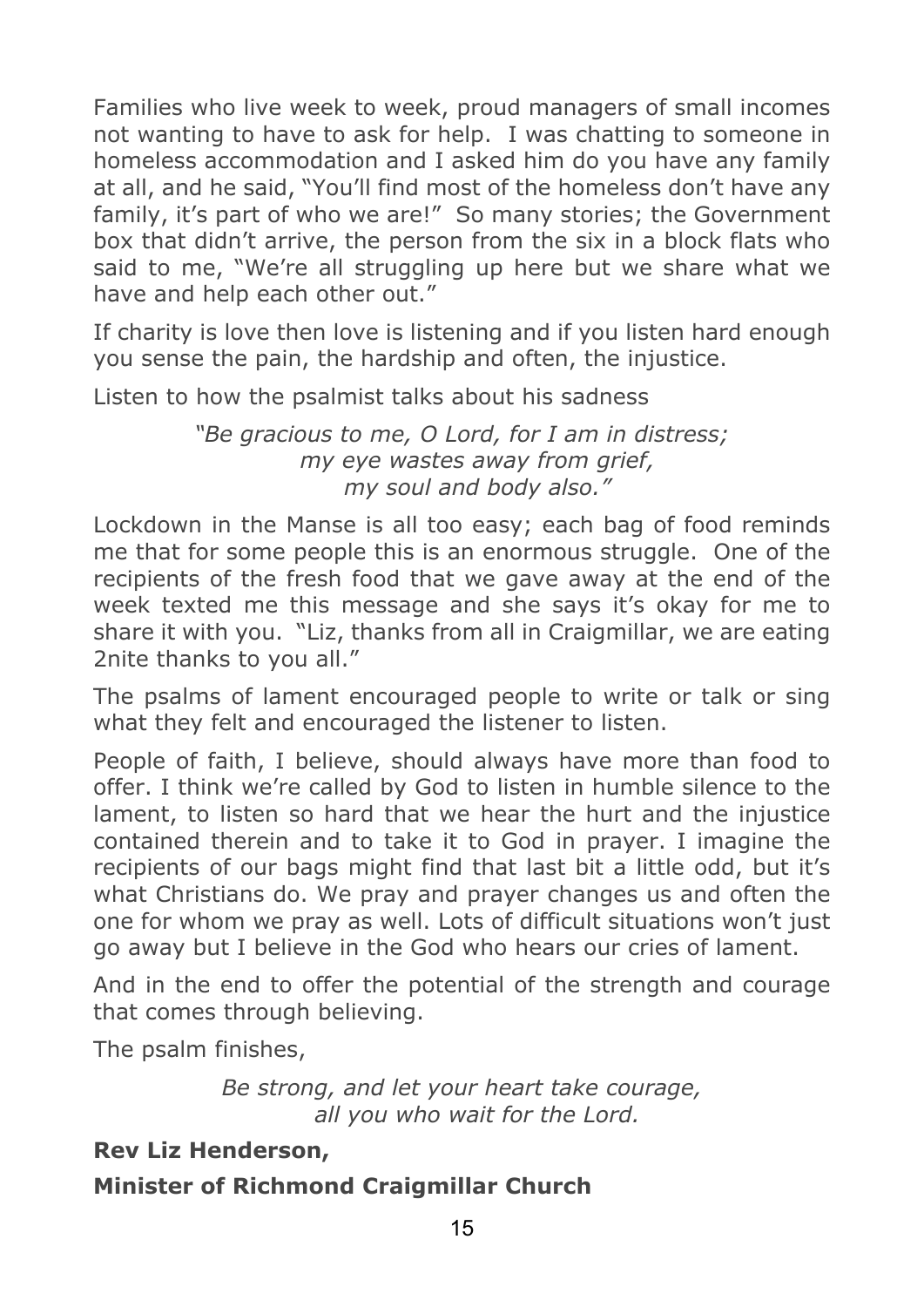# **FairShare at Richmond Craigmillar Church**

We are extremely grateful to everyone who has dropped contributions off at the Church Centre door for FairShare.

Richmond Craigmillar Church have asked us now to consider making a monetary donation as well as contributing food and toiletries, including nappies and sanitary products, to FairShare.

FairShare gives out bags of food which include some fresh dairy items and the safest way for them to access these items is to order from the wholesalers to protect the chain of delivery according to Health & Safety regulations. Cash or cheques would be gratefully received if posted through MSG Church Centre letter box or sent to: Rev E Henderson, 5 Old Church Lane, Duddingston, Edinburgh EH15 3PX.

Donations can be left at the front door of the Church Centre and we would be very grateful if you let us know when you've dropped something off so we can collect it. We can also come and pick up donations.

Please contact: chasstewart01@gmail.com or message the Facebook page if you need items picked up.

#### **Judith**



# **Richmond's Hope**

Richmond Craigmillar Church also provides a service called Richmond's Hope which supports children and young people aged 4-18 years who have been bereaved. It was set up by the church to work with people of all faiths and none in a way that respects and supports their beliefs about life and death.

Have a look at their website for more information and for contact details:

<https://www.richmondshope.org.uk/>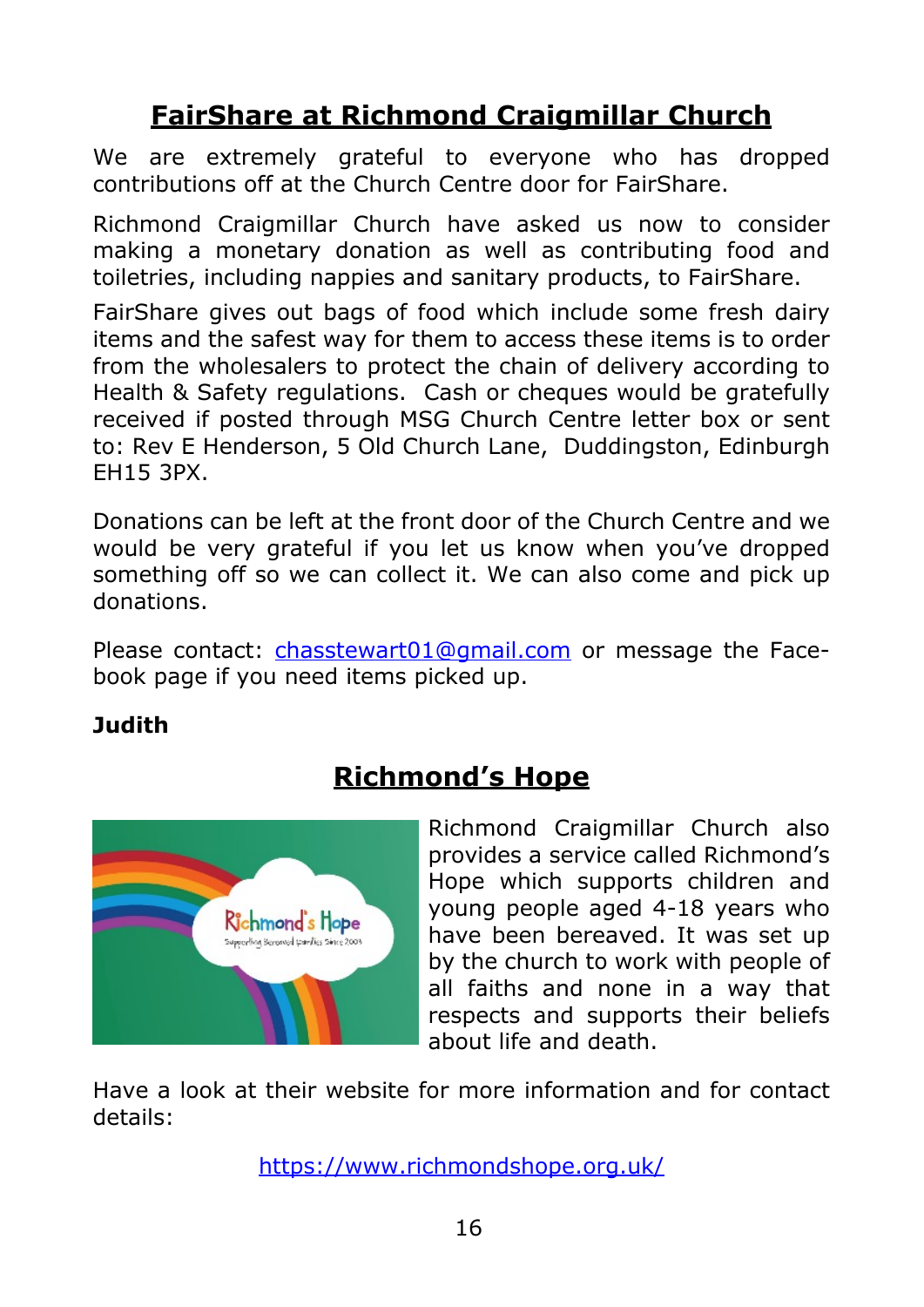# AROUND THE AISLES

- Monday to Friday on Facebook-Live at 10am there is a Thought for the Day from Karen, Kate and Julia
- Tuesdays at 11am, if you are able to join Zoom, there's a coffee morning. Make a cup of tea or coffee and join in for a chat.
- Wednesday at 7pm on Zoom there's a Knit and Natter meeting. You can sew or knit or join the meeting just to chat. For either of these meetings email Karen to receive the Zoom joining code: [kkcampbell@churchofscotland.org.uk](mailto:kkcampbell@churchofscotland.org.uk)
- Thursday at 1230am you can join the Bible Study led by Julia on Zoom. For the coming weeks we will be looking at The Book of Acts. All welcome to join this informal gathering. Email Julia if you would like to receive the Zoom joining code in an email: [jcato@churchofscotland.org.uk](mailto:jcato@churchofscotland.org.uk)
- The Sunday Service is broadcast live on Marchmont St Giles' Facebook Page and also on the MSG YouTube Channel. There is coffee on Zoom after the service at 1130am.
- As Eileen mentioned in Guild News, Ann has home-made jam and marmalade for sale to support the Church Development Fund. You can phone her on: 667 8325 to order some, and make payment at a later date.
- If you know of anyone who would like to receive a paper copy of The Shuttle (normal size or Large Print), let us know. Charles can print and deliver to anyone who cannot see it online. Also we have CDs and are preparing DVDs of the services available to anyone without internet access, call 668 1970.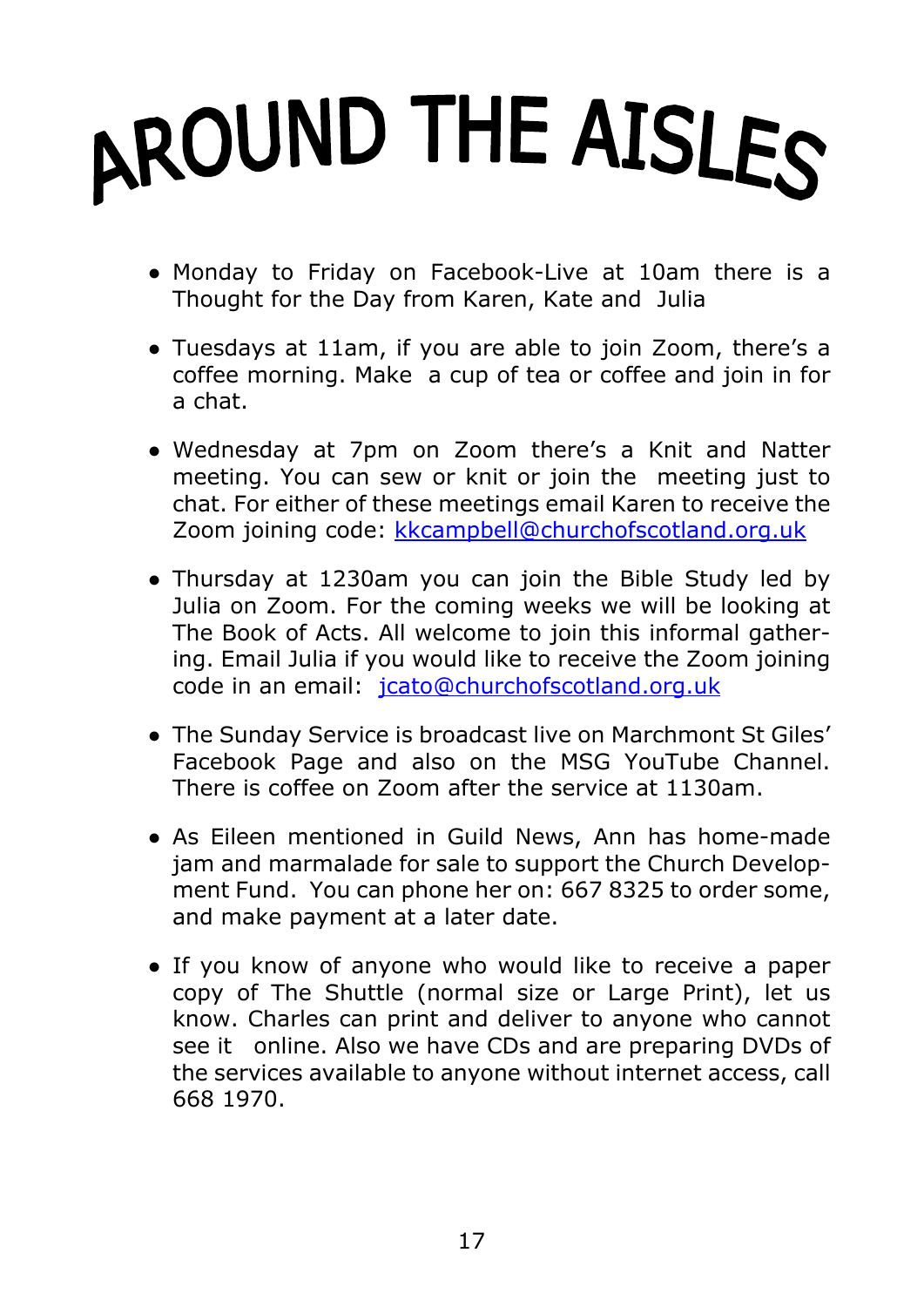# **Rainbows**



Nine years ago this week I was in Armenia at an International Nursing Conference and carrying out some Workshops with an organisation called PRIME. I'd been there twice the year before

for a total of three weeks so I knew some of the people I would be staying with. The first thing anyone asked me when I say I've been to Armenia is, 'Where is it'? Geographically it is at the top of Iran, to the right of Turkey but more importantly. It is mentioned in the Bible. In Genesis Chapters 6 through to 9 we read the story of Noah and the flood. Chapter 8:3-4 *The waters receded steadily from the earth. At the end of 150 days the water had gone and the seventeenth day of the seventh month the ark came to rest of the mountain of Ararat.*

The mountain came under Turkish control during the 1920 Turkish Armenia War but the Armenian people are still proud to say it is theirs. The closest I came to it was on a visit to the town of Ararat, which is on the border with Turkey. You have a good view of the mountain, where it is supposed; remnants of the ark may still be found.

During this time of lockdown it has been lovely to see so many rainbows depicted in so many windows in so many different places. They remind me of my time in Armenia but more importantly the promise God gave to Noah in Genesis 9:15-17

*<sup>15</sup>I will remember my covenant between me and you and all living creatures of every kind. Never again will the waters become a flood to destroy all life. <sup>16</sup>Whenever the rainbow appears in the clouds, I will see it and remember the everlasting covenant between God and all living creatures of every kind on the earth."*

*<sup>17</sup>So God said to Noah, "This is the sign of the covenant I have established between me and all life on the earth.*

It is a reminder that God is the same yesterday, today and forever and despite what we are going through just now, He is with us always.

#### **Kate**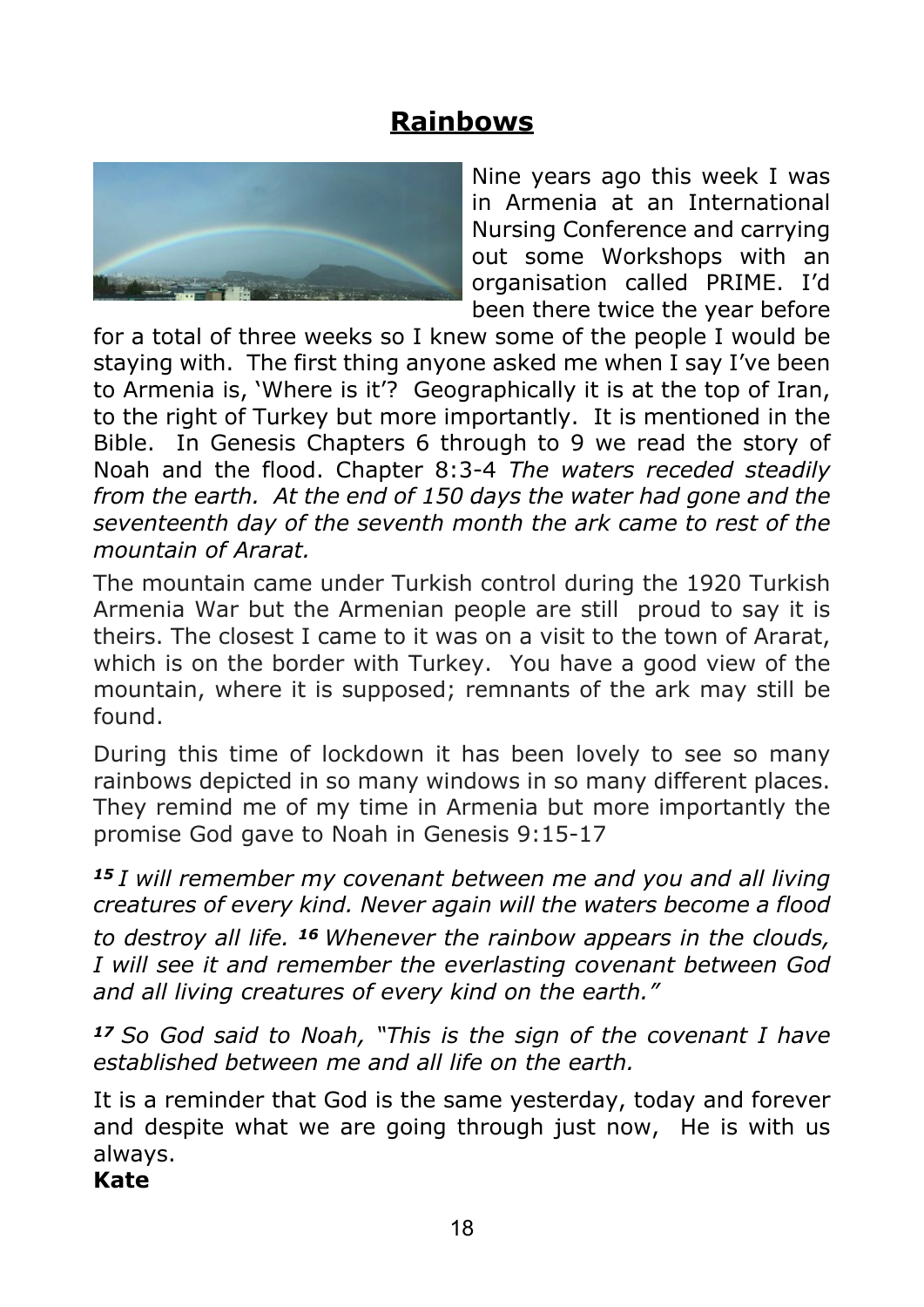#### **And finally …**

Everything I need to know about life, I learned from Noah's Ark:

- Don't miss the boat
- Remember we are in the same boat
- Plan ahead. It wasn't raining when Noah built the Ark
- Stay fit. When you're 600 years old, someone may ask you to do something really big
- Don't listen to critics; just get on with the job that needs to be done
- Build your future on high ground
- Speed isn't always an advantage. The snails were on board with the cheetahs
- When you're stressed float for a while
- Remember the ark was built by amateurs, the Titanic by professionals
- No Matter the storm; there is always a rainbow waiting